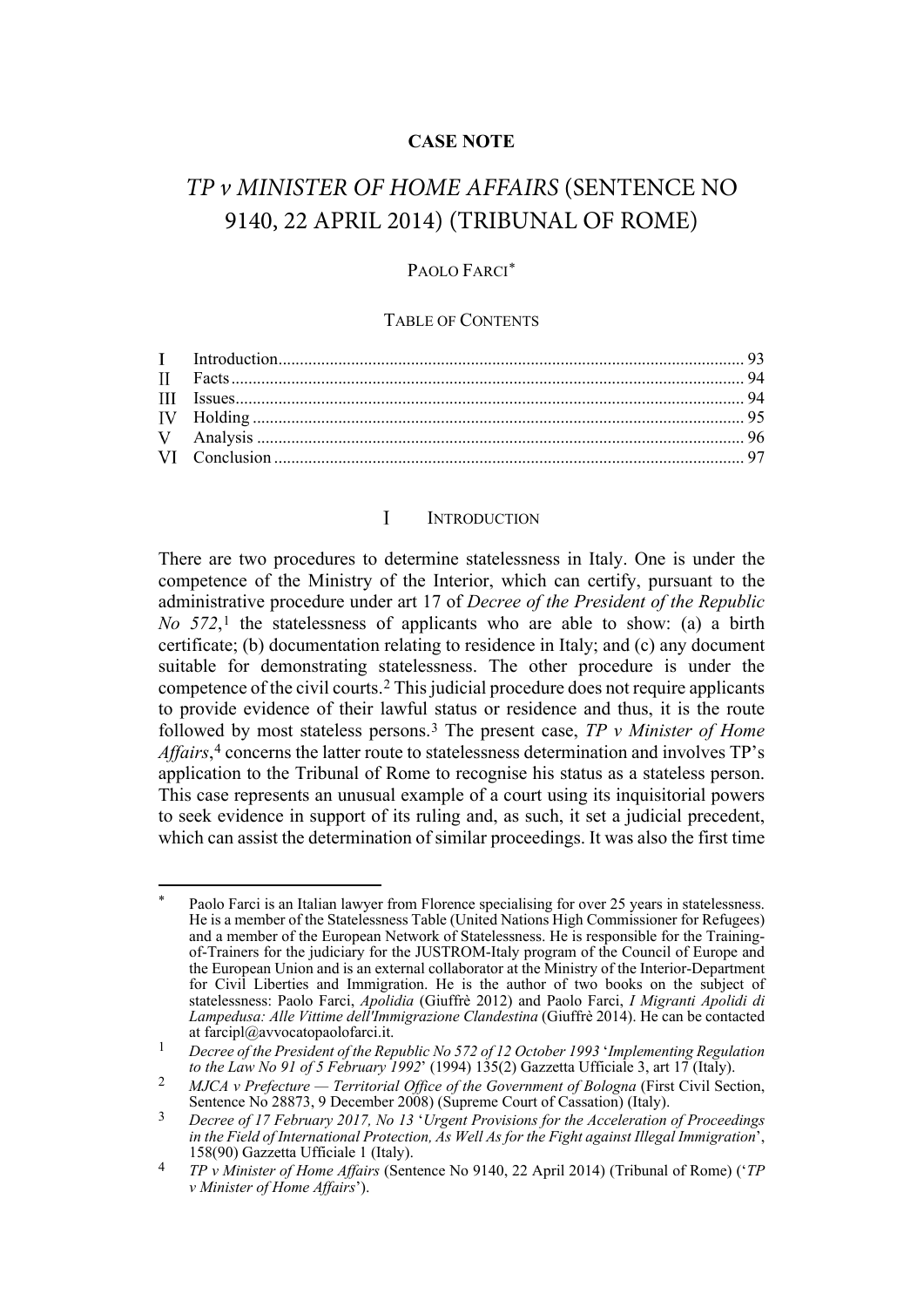<span id="page-1-0"></span>that a court found the Government of India's practice regarding the treatment of Tibetans born in India to Tibetan parents amounted to a denial of nationality.[5](#page-1-3)

#### <span id="page-1-2"></span> $\mathbf{H}$ FACTS

TP is a person of Tibetan origin (both parents were born in Tibet).[6](#page-1-4) Although he was born, resided and legally attended school in India until his departure for Italy in 2007, the authorities of India never recognised him as an Indian citizen nor as a refugee or stateless person.<sup>[7](#page-1-5)</sup> Theoretically, TP would be entitled to acquire Indian nationality under Indian nationality law.[8](#page-1-6) However, the Indian authorities issued TP with an identity certificate in 2003, stating he was of Tibetan nationality.[9](#page-1-7)  Additionally, TP did not enjoy rights typically afforded to Indian nationals including right to vote and work for the government.<sup>[10](#page-1-8)</sup>

In 2008, the Consulate General of India in Milan refused to recognise TP as an Indian national or issue a passport. Instead, they confirmed TP's Tibetan nationality.[11](#page-1-9) Consequently, TP applied to the Tribunal of Rome for recognition of his status as a stateless person.

#### $III$ **ISSUES**

<span id="page-1-1"></span>Under the 1954 *Convention Relating to the Status of Stateless Persons* ('*1954 Convention*'), as ratified by Italy, the assessment of statelessness requires checking whether a person 'is not considered as a national by any State under the operation of its law'.[12](#page-1-10)

Thus, the question for Tribunal of Rome in the present case was whether the appellant was a citizen of either country they had connections with, namely India or Italy.[13](#page-1-11) If the applicant was a citizen of India, the Tribunal also had to determine whether the treatment by the Indian authorities was essentially equivalent to refusing the individual protections or prerogatives linked to nationality.[14](#page-1-12)

<span id="page-1-3"></span><sup>5</sup> As I was the lawyer representing the applicant, this case note is partly based on the court decision and partly on my experience and knowledge of the claim.

<span id="page-1-4"></span> $rac{6}{7}$  ibid 3.

<span id="page-1-5"></span><sup>7</sup> ibid. India has never acceded to the following conventions: *Convention Relating to the Status of Refugees*, opened for signature 31 August 1951, 189 UNTS 137 (entered into force 22 April 1954); *Convention Relating to the Status of Stateless Persons*, opened for signature 23 September 1954, 360 UNTS 117 (entered into force 6 June 1960) ('*1954 Convention*').

<span id="page-1-7"></span><span id="page-1-6"></span><sup>8</sup> *TP v Minister of Home Affairs* ([n 4\)](#page-0-6) 3.

 $\frac{9}{10}$  ibid.

<span id="page-1-8"></span>India: Information on Tibetan Refugees and Settlements' (Query No IND03002.ZNY, United States Bureau of Citizenship and Immigration Services 30 May 2003) <https://www.refworld.org/docid/3f51f90821.html>.

<span id="page-1-9"></span><sup>&</sup>lt;sup>11</sup> *TP v Minister of Home Affairs* ([n 4\)](#page-0-6) 3.<br><sup>12</sup> *1054 Convention* (n 7) ort <sup>1</sup>

<span id="page-1-11"></span><span id="page-1-10"></span><sup>12</sup> *1954 Convention* (n [7\)](#page-1-2) art 1.

<span id="page-1-12"></span><sup>13</sup> *TP v Minister of Home Affairs* ([n 4\)](#page-0-6) 2–3.

ibid.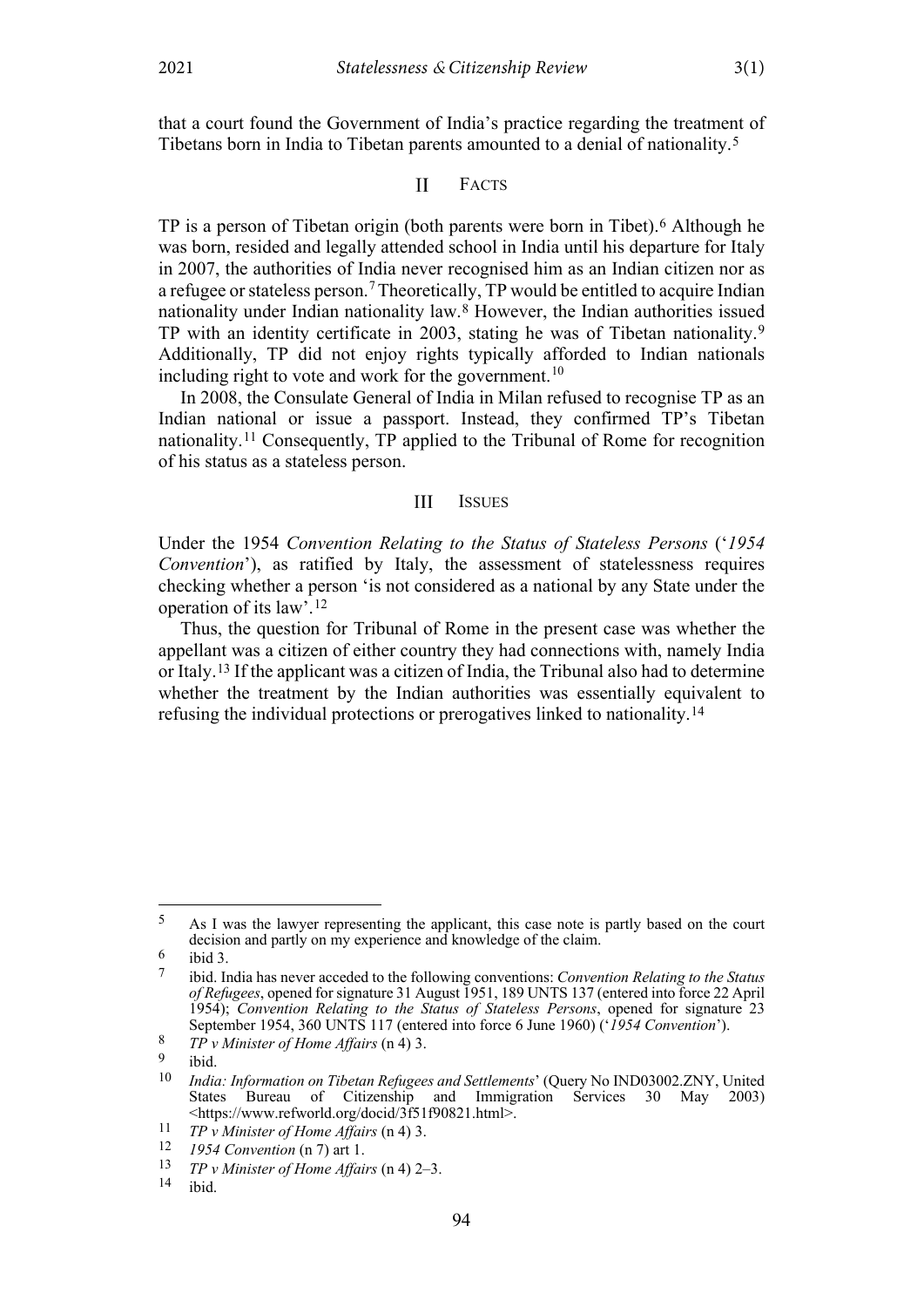### *TP v Minister of Home Affairs*

#### <span id="page-2-10"></span>IV **HOLDING**

<span id="page-2-1"></span><span id="page-2-0"></span>The Tribunal of Rome ruled that TP is an Indian citizen according to Indian citizenship rules. [15](#page-2-2) However, TP was not recognised as a national in India. The Government of India's actions reflected a common practice concerning individuals born in India to Tibetan refugee parents, as is apparent in several other cases examined by Canadian and United States jurisprudence.<sup>[16](#page-2-3)</sup> The Indian Consulate in Milan refused to recognise TP's Indian citizenship and passport following a new application in March 2008.[17](#page-2-4) The Consulate issued a certificate which determined TP's status as a Tibetan national, meaning that TP could not avail himself of the rights afforded to Indian nationals.[18](#page-2-5) This proved that TP was not recognised as a national and was, therefore, stateless.[19](#page-2-6) The Tribunal of Rome stated that 'the attitude of the Republic of India towards the applicant is equivalent in all respects to a denial of citizenship'.[20](#page-2-7) It added that it was not important to investigate the causes or consequences of such conduct, which were summarised as

the impossibility of the applicant being recognised as holding the citizenship of the country in which he was born and with which he has developed significant elements of connection, with the consequence that is impossible [for them] to enjoy [their] relative rights.[21](#page-2-8)

The conditions for TP to obtain Indian citizenship by naturalisation, as referred to in s 6 (Third Schedule) (c) and (d) of the *Indian Citizenship Act, 1955*, are not met. Persons born in India between 26 January 1950 and 1 July 1987, which includes TP, cannot undergo any registration procedure to obtain Indian citizenship because the acquisition of nationality occurred automatically upon their birth in India, under s 3 of the same *Act*[.22](#page-2-9)

In the Italian state where TP currently resides, the *Law of 5 February 1992, No 91 (New Rules on Citizenship)* establishes the procedure for acquiring Italian

<span id="page-2-2"></span><sup>15</sup> The procedure for acquiring Indian citizenship by birth pursuant to s 3 of the *Indian Citizenship Act No 57 of 1955* (India) ('*Indian Citizenship Act, 1955*') does not require any application from the person born in India (or from his/her parents) to obtain it. Until the date of entry into force of the *Citizenship (Amendment) Act No 6 of 1986* (India) on 1 July 1987, anyone who was born in India on or after 26 January 1950 and before 1 July 1987, became an Indian citizen automatically as a result of their birth in Indian territory: see *Namgyal Dolkar v Ministry of External Affairs* [2010] WP(C) 12179/2009 (High Court of Delhi); *Rashtriya Mukti Morcha v Union of India* (2007) DLT 195 (High Court of Delhi).

<span id="page-2-3"></span><sup>&</sup>lt;sup>16</sup> Namgyal Tenzin v United States Asylum Office of Immigration and Naturalisation (Brief No A78-359-240, Executive Office of Immigration Review in San Francisco 5 May 2003); *India: 1) Legal Status of Tibetan Refugees; 2) Rights of Tibetans to Indian Nationality* (Query No *IND11239. Immigration and Refugee Board of Canada 1 July 1992)* IND11239, Immigration and Refugee Board of Canada 1 July <https://www.refworld.org/docid/3ae6aab124.html>: 'According to the High Commission of India in Ottawa, Tibetan refugees are not entitled to acquire Indian nationality, even if they were born in India'.

<span id="page-2-4"></span><sup>17</sup> *TP v Minister of Home Affairs* ([n 4\)](#page-0-6) 3.

<span id="page-2-5"></span> $\frac{18}{19}$  ibid.

<span id="page-2-6"></span><sup>19</sup> *AA v Ministero dell'Interno* (First Civil Section, Sentence No 14918, 28 June 2007) (Supreme Court of Cassation) (Italy) ('*Sentence No 14918*'); *Case 1757/2009* (First Civil Section, 5 March 2010) (Tribunal of Lecce) (Italy); *Decreto 5 Marzo 2003* (2005) 128(4) *Il Foro Italiano* 1283 (Tribunal of Milan) (Italy) ('*Decreto 5 Marzo 2003*'). 20 *TP v Minister of Home Affairs* ([n 4\)](#page-0-6) 3.

<span id="page-2-8"></span><span id="page-2-7"></span> $\frac{21}{22}$  ibid.

<span id="page-2-9"></span><sup>22</sup> *Indian Citizenship Act, 1955* ([n 15\)](#page-2-1).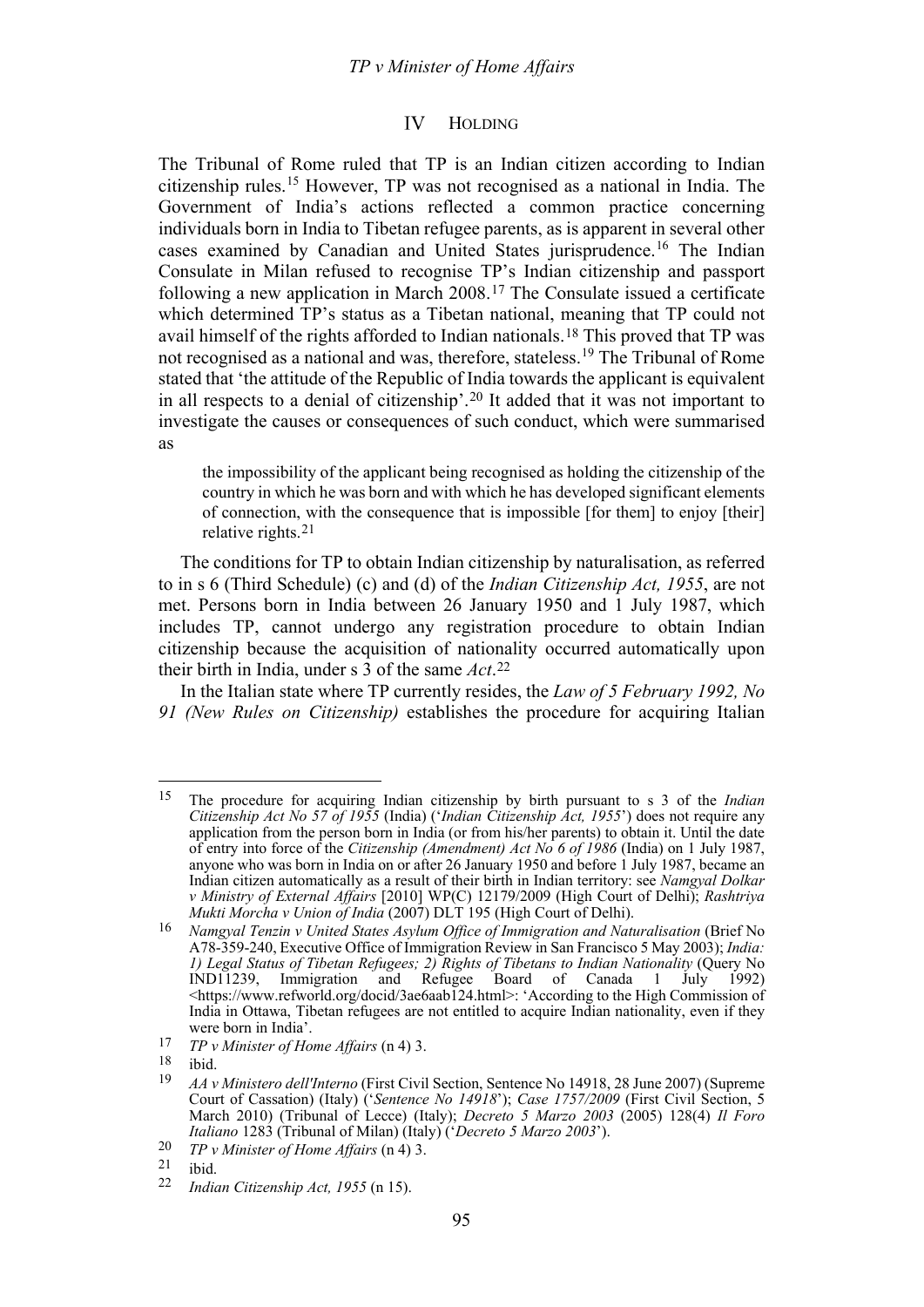citizenship.[23](#page-3-1) TP has not acquired Italian citizenship because his is not married to an Italian citizen, does not have an Italian father or mother, nor has he acquired Italian citizenship by filiation or according to any other grounds of acquisition provided for by law. He does not even qualify for naturalisation.

<span id="page-3-0"></span>Finally, the Tribunal stated that no other state considered TP a citizen, given that Tibet has not existed as an autonomous geopolitical entity for many decades.<sup>[24](#page-3-2)</sup>

#### $\overline{V}$ ANALYSIS

This case aligns with recent Italian case law, which attributes stateless status to those who do not have the citizenship of any of the states with which they have maintained relevant relationships.[25](#page-3-3) This approach limits the evidential investigation to two fundamental elements: the non-acquisition or loss of citizenship of the state of origin and the failure to acquire that of the state (or states) of residence or domicile.

With this in mind, the Tribunal of Rome tried to overcome the probative difficulties of showing negative proof of TP's statelessness by using all available means, including the presumptions set out in the case of *AA v Ministero dell'Interno*.[26](#page-3-4) This ruling specifies that, for the purposes of ascertaining statelessness, a formal act of withdrawal of nationality is not required.[27](#page-3-5) The Court accepted, however, that circumstantial evidence could be used in similar determinations; asking the applicant to provide thorough evidence that no state considered them a citizen would be 'diabolical'.[28](#page-3-6) Statelessness can not only be caused by a formal act of the state of origin, but also by situations which, although not amounting to express administrative acts, result in denial of state protection to the individual. These situations, in which an authority substantially deprives a person of citizenship, can amount to denial of a person's ability to exercise their fundamental rights as recognised under the *1954 Convention*,[29](#page-3-7) as well as art 15 of the *Universal Declaration of Human Rights*.[30](#page-3-8)

Furthermore, the Tribunal of Rome dealt with the difficulty of proving TP's status as a stateless person by adopting a protection-oriented approach.<sup>[31](#page-3-9)</sup> Specifically, as TP was unable to provide direct evidence demonstrating nonpossession of Indian citizenship through a certificate, the Tribunal of Rome

<span id="page-3-1"></span><sup>23</sup> *Law of 5 February 1992, No 91* '*New Rules on Citizenship*', 133(38) Gazzetta Ufficiale 1992 (Italy).

<span id="page-3-2"></span><sup>&</sup>lt;sup>24</sup> Until 1950 Tibet was an independent theocratic sovereign state ruled by the Dalai Lama. In that year the People's Liberation Army, headed by the People's Republic of China led by Mao Zedong, invaded Tibet. In 1959 in Lhasa, the People's Liberation Army crushed a revolt forcing the Dalai Lama to flee to India where he formed the Tibetan government in exile. The Tibetan Government in Exile (Central Tibet Administration) has been operating in Dharamsala in India since 1960 and represents the traditional government of Tibet. See Colin P Mackerras, *People's Republic of China: Background Paper on the Situation of the Tibetan Population* (Report, Writenet and UNHCR February 2005) *Population* (Report, Writenet and UNHCR February 2005) <https://www.refworld.org/pdfid/423ea9094.pdf>; Hungdash Chiu and June Teufel Dreyer, 'Tibet: Past and Present' (1989) 4(93) *Maryland Series in Contemporary Asian Studies* 1.

<span id="page-3-3"></span><sup>25</sup> See *Decreto 23 Giugno 1988* (1989) Giurisprudenza Italiana 699 (Tribunal of Turin).

<span id="page-3-4"></span><sup>26</sup> *Sentence No 14918* (n [19\)](#page-2-10).

<span id="page-3-5"></span> $rac{27}{28}$  ibid.

<span id="page-3-6"></span><sup>28</sup> *TP v Minister of Home Affairs* ([n 4\)](#page-0-6) 2.

<span id="page-3-8"></span><span id="page-3-7"></span><sup>&</sup>lt;sup>29</sup> *Case No 2242/2013* (First Civil Section, 7 September 2013) (Tribunal of Salerno).<br><sup>20</sup> *Universal Declaration of Human Rights* GA Res 217A (JII) UN GAOR <sup>3rd</sup> sess

<sup>30</sup> *Universal Declaration of Human Rights*, GA Res 217A (III), UN GAOR, 3rd sess, 183rd plen mtg, UN Doc  $A/810$  (10 December 1948) art 15.

<span id="page-3-9"></span><sup>31</sup> *TP v Minister of Home Affairs* ([n 4\)](#page-0-6) 2–3.